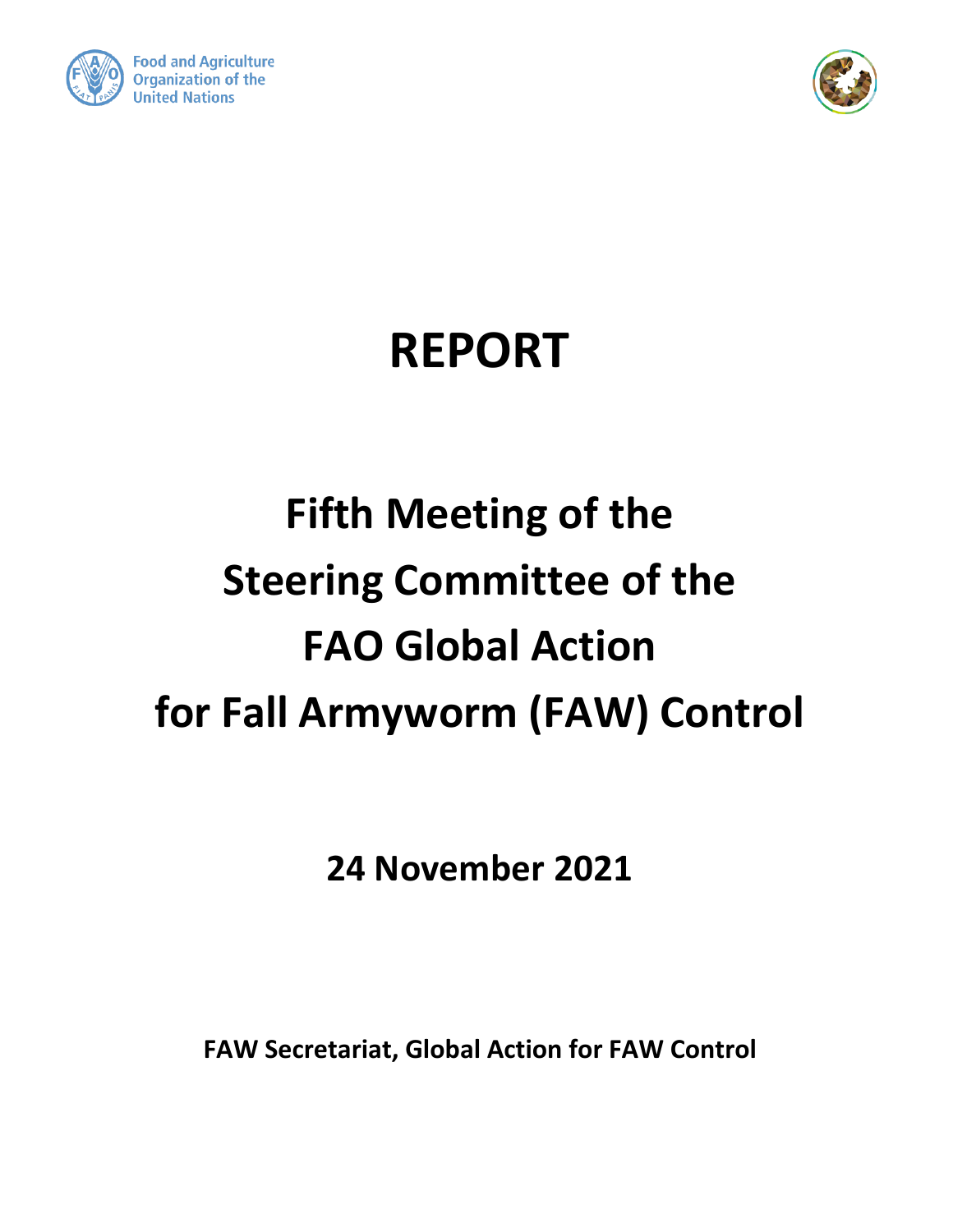#### **Contents**

| 2. |  |
|----|--|
| 3. |  |
| 4. |  |
| 5. |  |
| 6. |  |
| 7. |  |
| 8. |  |
|    |  |
|    |  |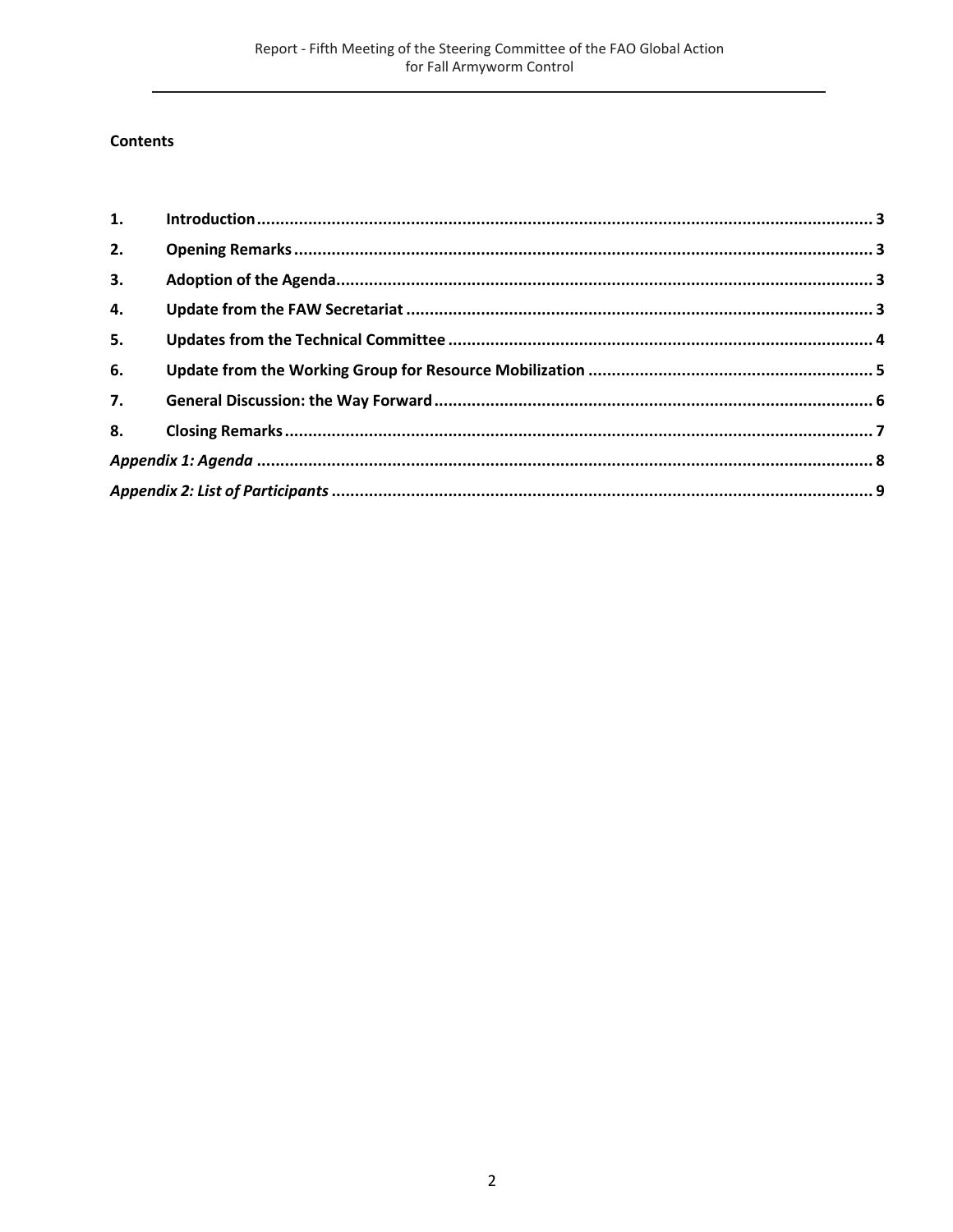#### **1. Introduction**

<span id="page-2-0"></span>*[1]* Deputy Director-General Beth Bechdol, Co-Chairperson of the Steering Committee of the Global Action for Fall Armyworm Control (GA) and moderator of the meeting, thanked outgoing members of the Steering Committee (SC) and welcomed new members. She also congratulated SC member Mr Martin Kropff on his appointment as Global Director, Resilient Agrifood Systems Science Group, CGIAR and SC member Mr Kongming WU, on his appointment as President,Chinese Academy of Agriculture Science (CAAS). Ms Bechdol also thanked outgoing SC members Ms Christina Owen, Senior Programme Officer, Bill and Melinda Gates Foundation, and Mr Hanns-Achim Krebs, Senior Policy Officer, Directorate-General for International Cooperation and Development (DG DEVCO), European Commission. Ms Bechdol welcomed new members, including: H.E. Thomas John Kelly, Ambassador and Permanent Representative of the United Kingdom to FAO (who was represented at the meeting by Mr Neil Fourie, First Secretary and Agriculture Attaché, Permanent Representation of the United Kingdom to FAO in Rome); Mr Christophe Larose, Head of Sector, Sustainable Agriculture, Directorate-General for International Cooperation and Development (DG INTPA), European Commission; and Mr Neil Hausmann, Senior Programme Officer, Bill and Melinda Gates Foundation.

#### **2. Opening Remarks**

- <span id="page-2-1"></span>*[2]* Mr QU Dongyu, FAO Director-General and Chairperson of the SC, opened the meeting and welcomed the 58 participants and observers. He expressed appreciation for their commitment to mitigate the damage due to fall armyworm (FAW) and noted that in the two years since the Global Aaction (GA) was inaugurated, in December 2019, FAW has continued to spread around the world. Increasing evidence shows that the FAW invasion is causing significant maize yield losses, reduced incomes, food insecurity, as well as intensification of pesticide use and associated health problems.
- *[3]* The financial burden caused by FAW, in terms of yield losses, has been estimated at USD 9.4 billion in Africa alone. This also illustrates the clear need for the GA, which is yielding results in controlling FAW in many parts of the world, observed Mr QU. For example, at the global level, the GA Technical Committee (TC) has produced major guidelines on both integrated pest management (IPM) and on prevention and preparedness. Members of the TC have also conducted a series of technical seminars, facilitated by the FAW Secretariat. Mr QU said that efforts over the last two years have proven that through strong and effective coordination at all levels, FAW is predictable, manageable and preventable in terms of high level damage.
- *[4]* Such significant progress must be continued, supported by increased funding and an extended mandate for the GA beyond its current end date of 2022, Mr QU said. Work must continue to support the technical partners that are delivering science-based control solutions for farmers. He said the SC meeting must take stock of key achievements of the GA; analyze major challenges; provide strategic inputs for GA implementation in 2022; and discuss the way forward beyond 2022.

#### **3. Adoption of the Agenda**

<span id="page-2-3"></span><span id="page-2-2"></span>*[5]* Deputy Director-General (DDG) Beth Bechdol presented the agenda, which was adopted *(Appendix 1)*.

#### **4. Update from the FAW Secretariat**

- *[6]* MrJingyuan Xia, Director of the Plant Production and Protection Division (NSP) and Executive Secretary of the FAW Secretariat, provided an overview of the invasion and spread of FAW since it was first reported in Africa in 2016. He noted that FAW attacks a range of plants – particularly striking maize crops in all reporting countries; sorghum and ginger in Africa and South Asia; and sugar cane in Asutralia, China, India, and the Philippines. Mr Xia described multiple achievements under the GA between 2019 and 2021, including coordination mechanisms established at multiple levels, including global, regional, geographic zones, national and farmer field levels, leaving no one behind.
- *[7]* In addition, globally-vetted General Guidelines for Developing Regional IPM Strategies have been written, with the TC's contributions, and published while the Prevention and Preparedness Guidelines were also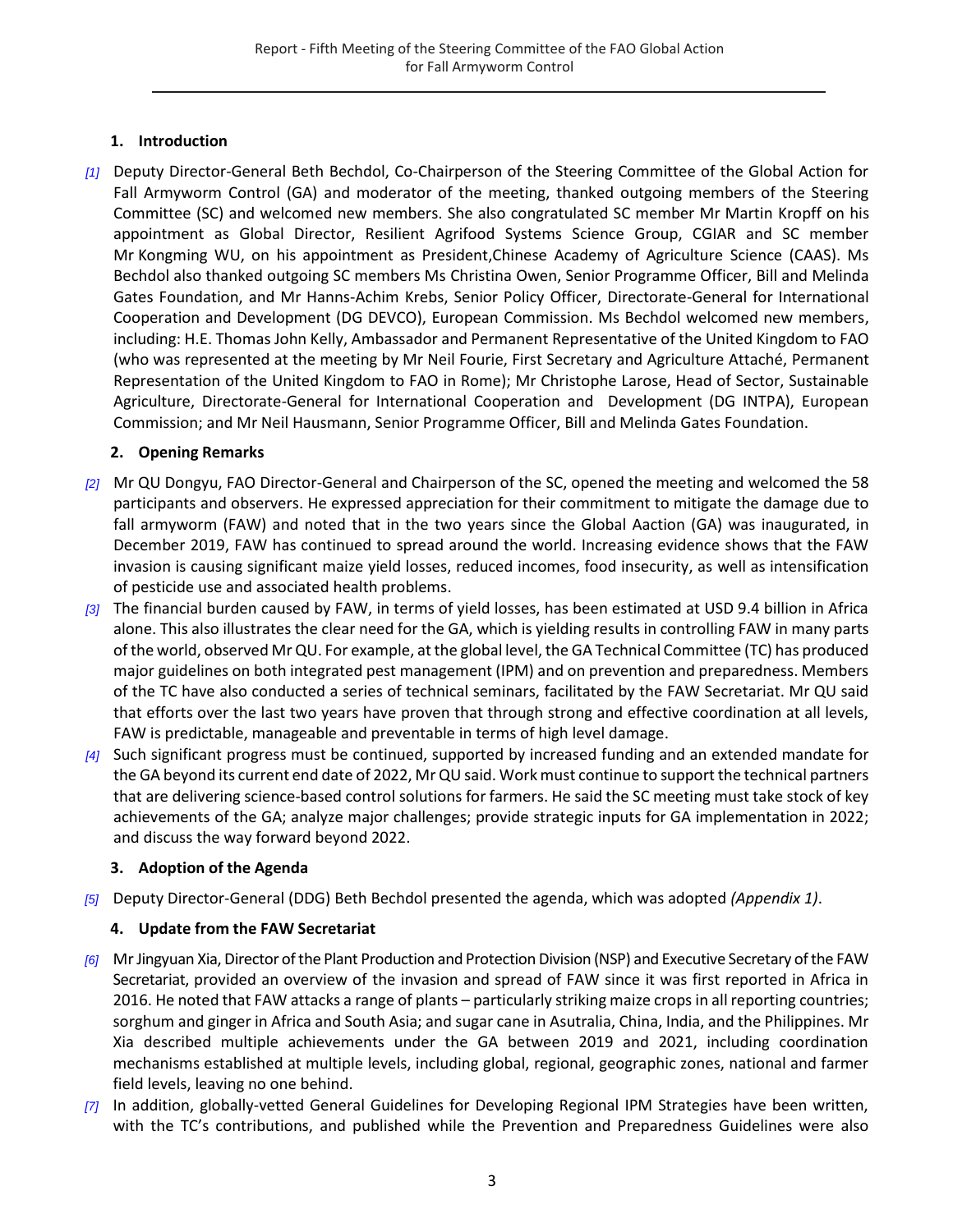written with help from the TC. With regard to other activities under the GA, Mr Xia noted that: five meetings of the SC and five meetings of the TC have been held; resource mobilization work at the global level has reached USD 9,633,665; while eight demonstration countries and ten pilot countries were supported. Furthermore, 31 Director-General Notes and six Fall Armyworm Control in Action Newsletters were produced.

- *[8]* Other main outputs of the GA between 2020-2021 include management activities such as support for National Task Forces, helping to develop their workplans, IPM packages, and capacity development as well as demonstration and scaling up of activities among the eight demonstration countries and the 54 pilot countries. Dissemination of the Prevention and Preparedness Guidelines helped to slow down FAW spread and prepare countries for the possibility of FAW introduction, he said.
- *[9]* In terms of forecasting and early warning, Mr Xia said that a sound example can be seen in China's migration monitoring and early warning system for landscape-scale monitoring and early warning systems in 27 provinces. It is incorporating population monitoring, population forecasting and population management, and includes weekly risk predictions actionable at field level. Mr. Xia also mentioned that at field level, FAO Fall Armyworm Monitoring and Early Earning System application (FAMEWS) is functional for field-scale scouting in all three target regions. FAMEWS has helped produce 15 490 reports on FAW scouting, and traps from 49 countries and FAW data sets are available on both FAW and Hand-in-Hand platforms in near-real time.
- *[10]* Technical support and capacity development were provided to countries involved in global level activities, such as technical webinars attended by 2 656 participants; at geo-zone level, including technical trainings attended by 367 participants; and IPM strategies developed in the eight demonstration countries within eight geo-zones. At the national level, practical technical trainings were attended by 5 985 farmers in the eight demonstration countries.
- *[11]* FAW control was exhibited as levels of infested acreage fell and yield losses were reduced in some pilot and demonstration countries – some demonstration countries reported yield losses below five percent, well within the goals of the GA. Positive potential outcomes were also seen as biocontrol and biopesticide-based IPM packages that resulted in increased yields and profitability, said Mr Xia, citing statistics from sources including India's National Bureau for Agricultural Insect Resources (NBAIR). IPM packages may also contribute to reduced use of high-risk pesticides and increased activities of FAW natural enemies.
- *[12]* Challenges include a lack of capacity for farmers to react in time and in an appropriate manner, a lack of availability and affordability of applicable IPM products, and a lack of resources in both demonstration and pilot countries. The way forward for the GA in 2022 involves more capacity development for farmers through Farmer Field Schools (FFSs) and other methods; more technical innovation for applicable and affordable IPM products; and more resource mobilization at regional and national levels.
- *[13]* Mr Xia said that FAW is predictable, manageable and high level damage preventable through effective coordination at global, regional and national levels. The work plan for 2022 will include IPM technology promotion through large-scale demonstration and increasing farmers' capacities to boost adoption of various technologies. Technical support is needed in all these efforts.

#### **5. Updates from the Technical Committee**

- <span id="page-3-0"></span>*[14]* The Chairperson of the Global Action Technical Committee (TC) and Chief Scientist with the United States Agency for International Development (USAID), Mr Robert Bertram, outlined progress made to date by the TC. That includes providing guidance to impacted countries through the aforementioned IPM General Guidelines and the Prevention and Preparedness Guidelines. Also, knowledge transfer has been achieved through global technical webinars. Furthermore, a USAID IPM Guide for Asia was developed with partners.
- *[15]* Furthermore, an IPM strategy for FAW control and technical support in developing IPM plans have been provided to each demonstration country through its FAW National Task Force. In addition, prevention and preparedness plans in areas where the pest is still absent have been supported, including detailed factsheets concerning the distribution and biology of FAW that have been provided by several organizations. Mr Bertram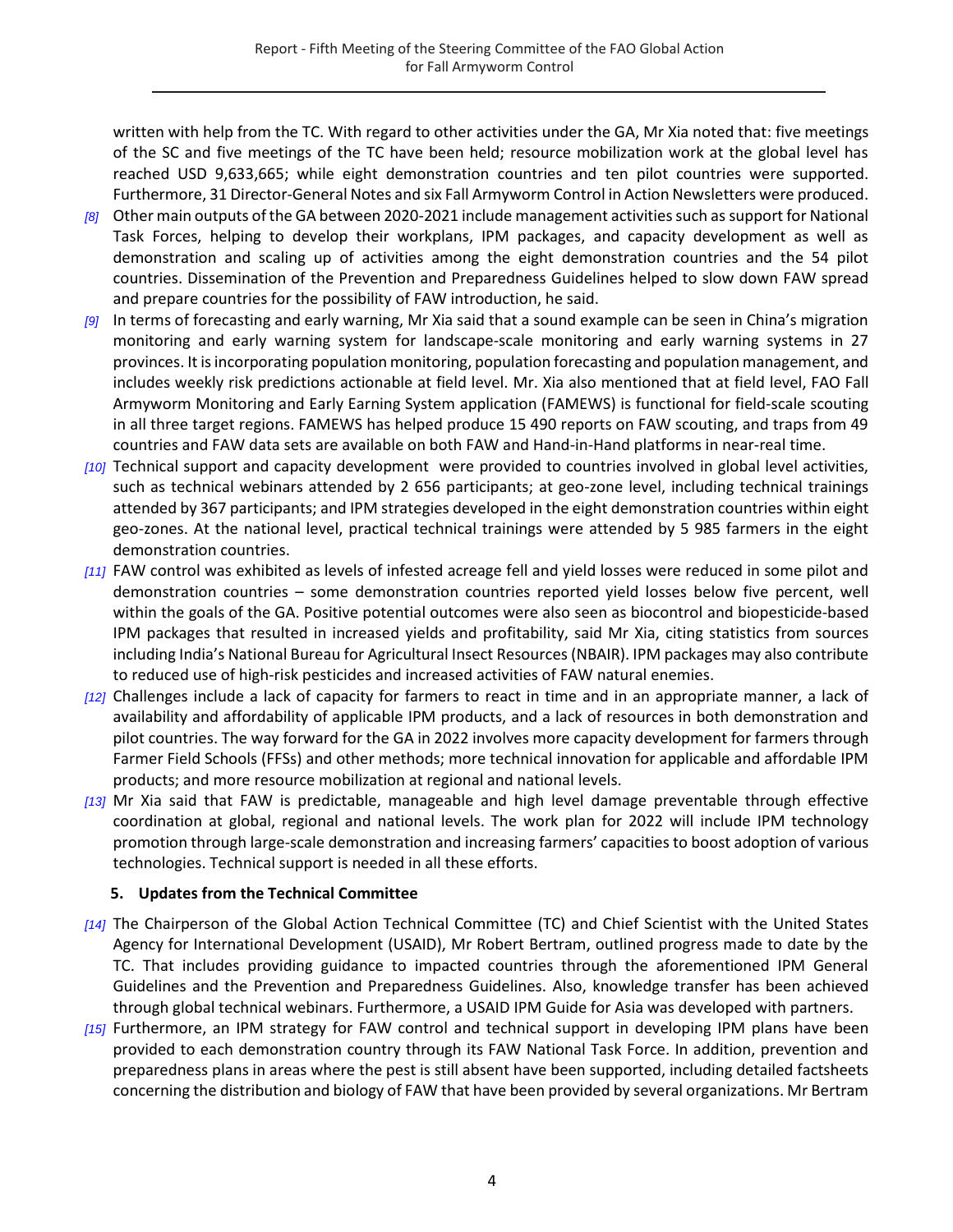said that information on phytosanitary measures to be applied to contain or limit the spread of FAW has also been shared.

- *[16]* Research is underway across Africa and Asia to better understand management practices, technologies, and IPM approaches, said Mr Bertram. Many GA partners have published findings regarding FAW-related yield loss projections, including the Centre for Agriculture and Bioscience International (CABI). Additionally, research is ongoing into FAW-resistant maize by the International Maize and Wheat Improvement Center (CIMMYT), and information is being developed with regard to good agronomic and agro-ecological approaches and use of natural enemies and biopesticides, by CABI and by the International Centre of Insect Physiology and Ecology (icipe).
- *[17]* Mr Bertram described a TC initiative to develop globally standardized technology evaluation protocols. The initiative will allow demonstration countries to adapt the protocols, use a shared data collection tool, and pool the data together for a common analysis and learning.
- *[18]* He also described an Impact Assessment of the GA on FAW Control which is being led by CABI in collaboration with TC members, GA partners, and the FAW Secretariat. The impact study aims to document changes in FAW's impacts in two GA target countries – India and Kenya – and describe the GA's contributions to these changes. Research questions will include: how the FAW yield losses and farmer practices to manage FAW have changed over time between 2018 (or earlier where possible) and 2022 in Kenya and in one state in India; what are the socio-economic impacts of these changes; what kind of interventions the GA and its partners have introduced in Kenya and India from 2018 to 2022; how these interventions have contributed to the observed changes in yield losses and farmers practices. The methodology developed through this initiative will be kept open for other partners or demonstration countries to conduct their own impact assessment.
- *[19]* Mr Bertram raised the topic of extending the GA beyond the current three-year phase that ends in 2022. If it were extended, in 2023 the GA could deepen engagement with demonstration countries, and concentrate on scaling up adoption of IPM technologies as well as broaden support activities to 56 pilot countries. Furthermore, it could look beyond FAW to other invasive pests by seeking alignment across many partners and initiatives to facilitate shared objectives and collective impact, said Mr Bertram.

#### **6. Update from the Working Group for Resource Mobilization**

- <span id="page-4-0"></span>*[20]* Mr Alexander Jones, Director of the Resource Mobilization and Private Sector Partnerships Division of FAO, noted that between 2020-2021, apart from the USD 9.6 million mobilized at the global level, a further approximately USD 3 million had been mobilized under the GA through FAO funding in the form of regional and national Technical Cooperation Projects. He said that the Working Group on Resource Mobilization (WG RM) has recommended that FAW should not be seen in isolation but as part of a wider body of concerns, including crop loss, food and livelihood insecurity, as well as the need for green job creation. Subsequently, these must link with larger, global initiatives, such as the UN Food Systems Summit and the One Health approach. Mobilizing resources should be seen in the context of achieving solutions, rather than focusing on problems. Some solutions may be found through collaborations and strategic partnerships as well as collaboration between FAO and research institutions, other leading agencies and governments; this should be better highlighted in communication material. Furthermore, these critical collaborations may include public-private partnerships.
- *[21]* Since it was founded in March 2021, the WG RM has worked to link FAW with larger programmes, prepared information on FAW and other invasive pests for donors, aimed to meet requirements from development partners as well as strive to capitalize on partnership and achievements of the GA, said Mr Jones. In addition, it has recommended to National Task Forces issue an open call for private sector collaborators under the GA. Mr Jones said that the process is continuing. Additionally, an MoU was signed with Grow Asia and a resource mobilization, marketing and outreach consultant will be recruited to support the WG RM.
- *[22]* Challenges include global declines in donor support generally in the wake of COVID-19, economic challenges and an increased focus by key donors on domestic concerns. Donors are also shifting focus from single issues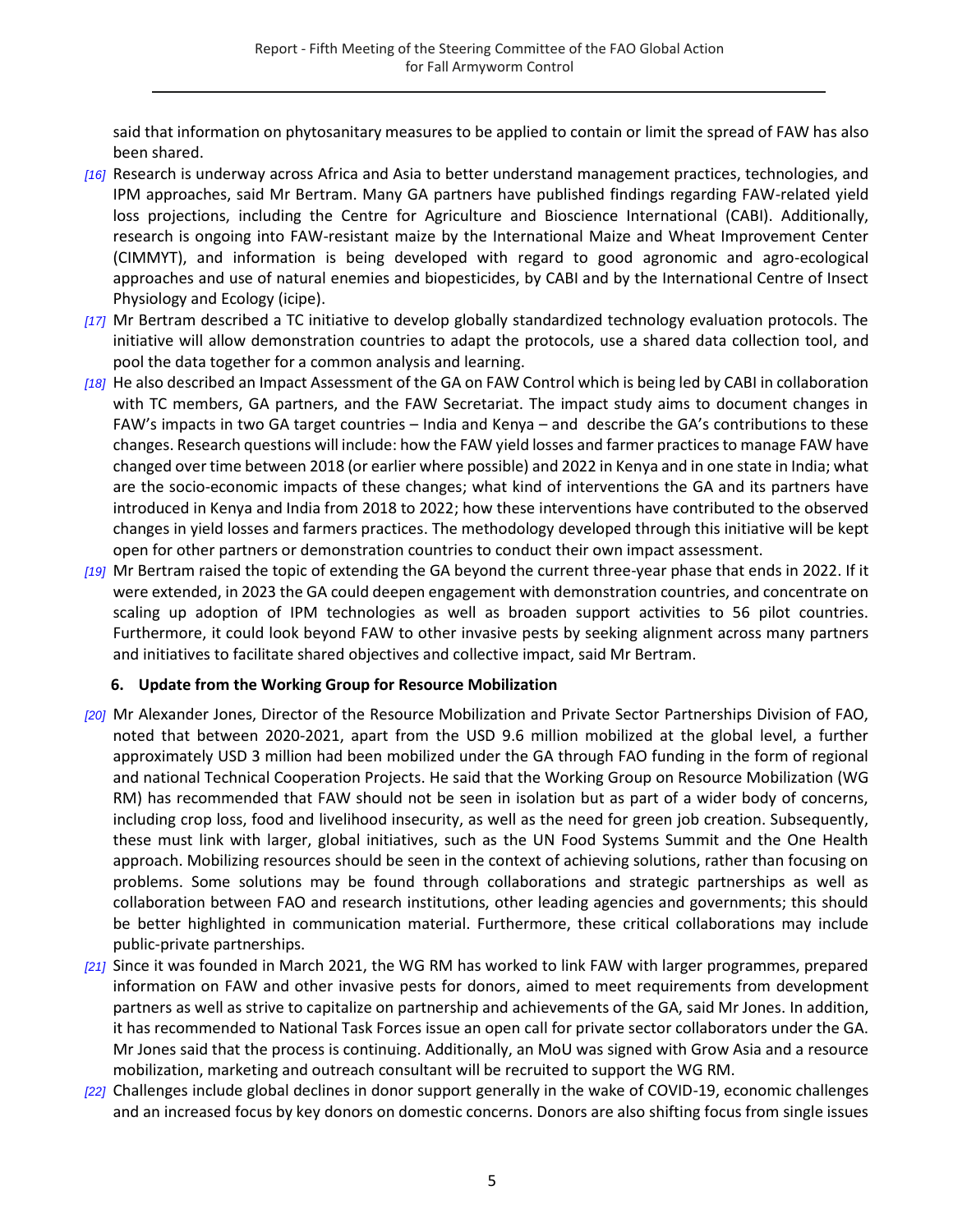(such as FAW) to more broad-based challenges, and to human health priorities as well as a large number of major humanitarian crises around the world.

*[23]* Mr Jones said that the next steps for 2022 include: finalizing a resource mobilization, outreach and marketing guide; providing resource mobilization training at regional and country levels; and greater engagement with regional offices and demonstration countries to support and nurture local resource mobilization opportunities.

#### **7. General Discussion: the Way Forward**

- <span id="page-5-0"></span>*[24]* Several SC members expressed appreciation for the progress reported on the GA and some asked questions, which were answered collectively. H.E. Morten von Hanno Aasland, Ambassador and Permanent Representative of Norway to FAO, noted that FAW's ability to spread rapidly, combined with its numerous host plants, means that the pest has become a real challenge to food security and people's livelihoods. Hence, it is extremely important that the scientific community across the globe continues to work with FAO in developing sustainable solutions suitable to the diversity of farming and agro-ecological systems. Financing is a critical concern and fast action is necessary, he said. That includes considering if FAW-related efforts should be integrated into more holistic IPM programmes while ensuring that solutions fit with national plant protection research agendas, needs and strategies.
- *[25]* Mr Bommakanti Rajender, Committee on Agriculture (COAG) Chairperson and Permanent Representative of the Republic of India to FAO, asked for updated information with regard to biological control of FAW and whether progress is being reported in development of host-plant resistant strains.
- *[26]* Ms Jennifer Harhigh, Chargé d'Affaires, United States Mission to the United Nations Agencies, thanked the TC and the FAW Secretariat for supporting farmers in implementing and adapting sustainable management practices, such as IPM. She noted that additional resources are needed to upscale results and impact. Ms Harhigh urged the FAW Secretariat to continue its geographic focus on the areas of need, especially in Asia and Africa. In order to ensure representation of those areas, she suggested that regional organizations such as the African Union or the Association of Southeast Asian Nations (ASEAN) might be given access to the GA's governing or technical bodies.
- *[27]* Mr Andrew Ward, representing CropLife International, suggested that it may be useful to deepen relationships with the research partners in the GA, especially to help with scaling-up work and supporting small-scale farmers to a greater degree.
- *[28]* Mr Kongming WU, Professor and President, Chinese Academy of Agriculture Science (CAAS), emphasized the importance of pest monitoring and early warning systems and said these should be included in an effective IPM project. He also suggested the GA should be extended for one to two years, to provide time to further strengthen its work.
- *[29]* Mr Keith Tyrell, Director, Pesticides Action Network United Kingdom (PAN UK), noted that the data on pesticide use by small-scale farmers demonstrates high levels of poisoning risks among farmers and underscored the importance of scaling up IPM strategies to provide better options.
- *[30]* Mr Martin Kropff, Global Director of the Resilient Agrifood Systems Science Group, Consultative Group on International Agricultural Research (CGIAR), noted the question from Mr Rajender and stated that national performance trials are ongoing for three host-plant resistant varieties in several countries in eastern and southern African. He added that the release of these new varieties is anticipated in 2022 and that plant health rapid responses is one of 32 initiatives in the CGIAR's research portfolio.
- *[31]* Mr Christophe Larose, Head of Sector, Sustainable Agriculture Directorate-General for International Cooperation and Development (DG INTPA) European Commission, emphasized the importance of bearing in mind issues of food security and insecurity as well as food safety. He also asked for more information on how Kenya and a province of India were chosen as case studies for the Impact Assessment of the Global Action on FAW Control.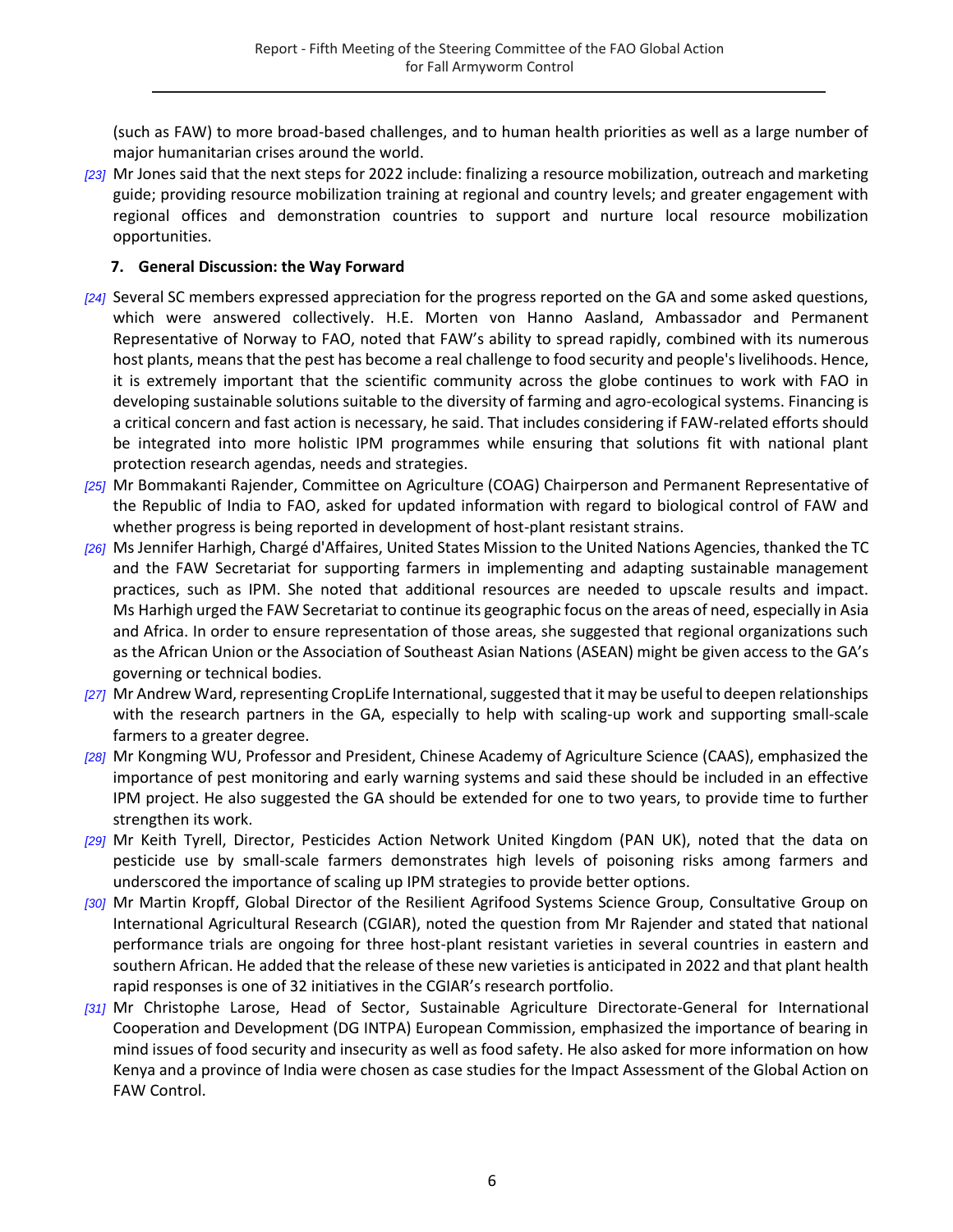- *[32]* Mr Fernando Hercos Valicente, Senior Scientist in the maize and sorghum division of the Brazilian Agricultural Research Corporation (EMBRAPA), reminded participants that Brazil is developing biopesticides through a project dealing with biological management of FAW, achieving excellent results.
- *[33]* Ms Isabel Calderón, Counsellor, Agriculture and Commodities Division of the World Trade Organization (WTO), noted that the organization has received very few notifications on FAW-related trade issues.
- *[34]* In response to the statements and questions, Mr Bertram thanked countries from the Americas that have a long history with FAW and have shared their experience and knowledge. He emphasized that South-South Cooperation should be a strong part of the GA. Responding to Mr Larose's query, he also explained that Kenya and India were selected for the GA Impact Assessment due to availability of a baseline of data in those locations.
- *[35]* Mr Xia thanked participants for their comments and questions and emphasized the importance of collaboration through the GA with World Agroforestry (ICRAF), CropLife International and CABI, and said that through such cooperation, even more support can be offered to the demonstration and pilot countries under the GA. Responding to Ms Harhigh's suggestion, he noted that there is now significant representation from regional bodies in the GA's global and regional coordination structures, but inclusion of other bodies could be considered.
- *[36]* Mr Xia emphasized the value of the initiative on globally standardized protocols, data collection tools and data platforms for technology evaluation. Furthermore, the impact study initiative, previously described by Mr Bertram, is extremely important to get feedback on the TC efforts and to support resource mobilization efforts. The food safety impact of FAW may be incorporated in the scope of the impact study. Mr Xia noted that CABI was asked to take the lead on this while coordinating with all National Task Forces and TC members.
- *[37]* Pesticide use is a concern because a significant amount of data demonstrates the dangers from chemical pesticides, which can be poisonous to human and to plant life, said Mr Xia, responding to Mr Tyrell's point. Mr Xia also noted that the impacts of FAW control on international trade, including border controls, must be well understood and indicated that IPPC is looking into this.

#### **8. Closing Remarks**

<span id="page-6-0"></span>*[38]* Ms Bechdol closed the meeting by thanking the SC for providing a rich set of suggestions that should be included in future work. That work will involve a continued focus on reducing pest risks, scaling up science, and further engagement with more regional organizations. The TC and FAW Secretariat are asked to continue the work with regard to integrated pest management which may include monitoring and early warning in the GA.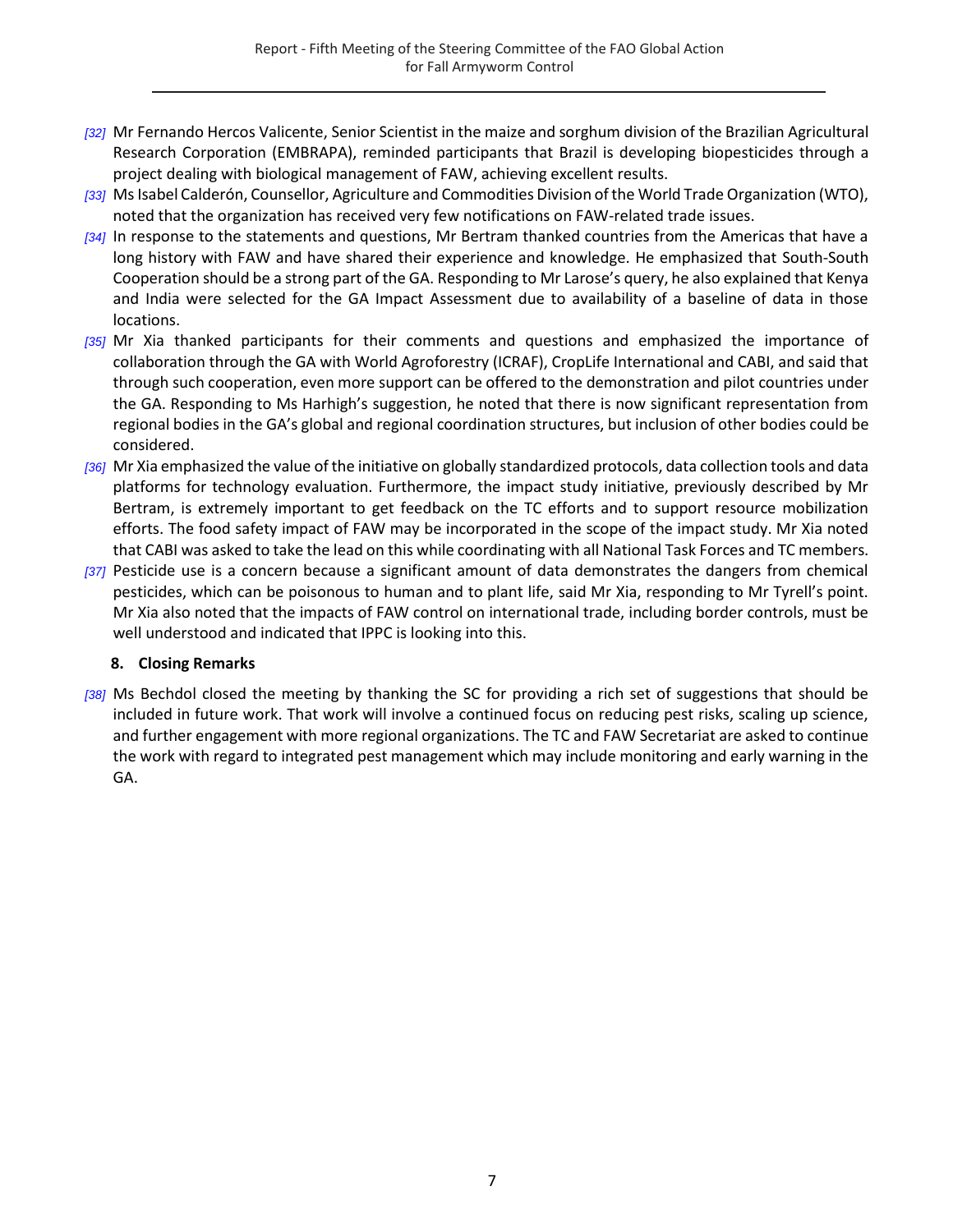<span id="page-7-0"></span>*Appendix 1: Agenda*

#### **FIFTH MEETING**

#### **GLOBAL ACTION FOR FALL ARMYWORM CONTROL STEERING COMMITTEE**

#### **24 November 2021**

#### **14.30–16.30 (Rome time, GMT +1)**

#### **AGENDA**

|                         | <b>AGENDA ITEMS</b>                                                                | <b>DOCUMENTS</b>     | <b>PRESENTER</b>                                                                       | <b>PROPOSED</b><br><b>TIME</b><br>(min) |
|-------------------------|------------------------------------------------------------------------------------|----------------------|----------------------------------------------------------------------------------------|-----------------------------------------|
| $\mathbf{1}$            | <b>Opening Remarks</b>                                                             |                      | QU Dongyu,                                                                             | 10                                      |
|                         |                                                                                    |                      | FAO Director-General,                                                                  |                                         |
|                         |                                                                                    |                      | SC Chairperson                                                                         |                                         |
| $\overline{2}$          | <b>Adoption of the Agenda</b>                                                      | 01_GA-5th SC_Nov2021 | Beth BECHDOL,                                                                          | 5                                       |
|                         |                                                                                    |                      | FAO Deputy-Director<br>General                                                         |                                         |
| $\overline{\mathbf{3}}$ | <b>Update from the FAW</b>                                                         | Presentation (PPT)   | Jingyuan XIA,                                                                          | 15                                      |
|                         | <b>Secretariat</b>                                                                 |                      | <b>NSP Director and</b><br><b>Executive Secretary of the</b><br><b>FAW Secretariat</b> |                                         |
| $\overline{4}$          | <b>Updates from the Technical</b>                                                  | 02_GA-5th SC_Nov2021 | Robert BERTRAM,                                                                        | 15                                      |
|                         | <b>Committee:</b>                                                                  |                      | SC Vice-Chair                                                                          |                                         |
|                         | Report of the fifth TC<br>meeting;                                                 |                      | <b>USAID Chief-Scientist</b>                                                           |                                         |
| 5                       | <b>Update from the Working</b><br><b>Group for Resource</b><br><b>Mobilization</b> | Presentation (PPT)   | Alexander JONES,<br>Director PSR and Vice-<br>Chair of WG RM                           | 10                                      |
| 6                       | <b>General Discussion: the</b>                                                     |                      | Beth BECHDOL,                                                                          | 30                                      |
|                         | <b>Way Forward</b>                                                                 |                      | FAO Deputy Director-<br>General                                                        |                                         |
| $\overline{7}$          | <b>Closing Remarks</b>                                                             |                      | Beth BECHDOL,                                                                          | 5                                       |
|                         |                                                                                    |                      | FAO Deputy Director-<br>General                                                        |                                         |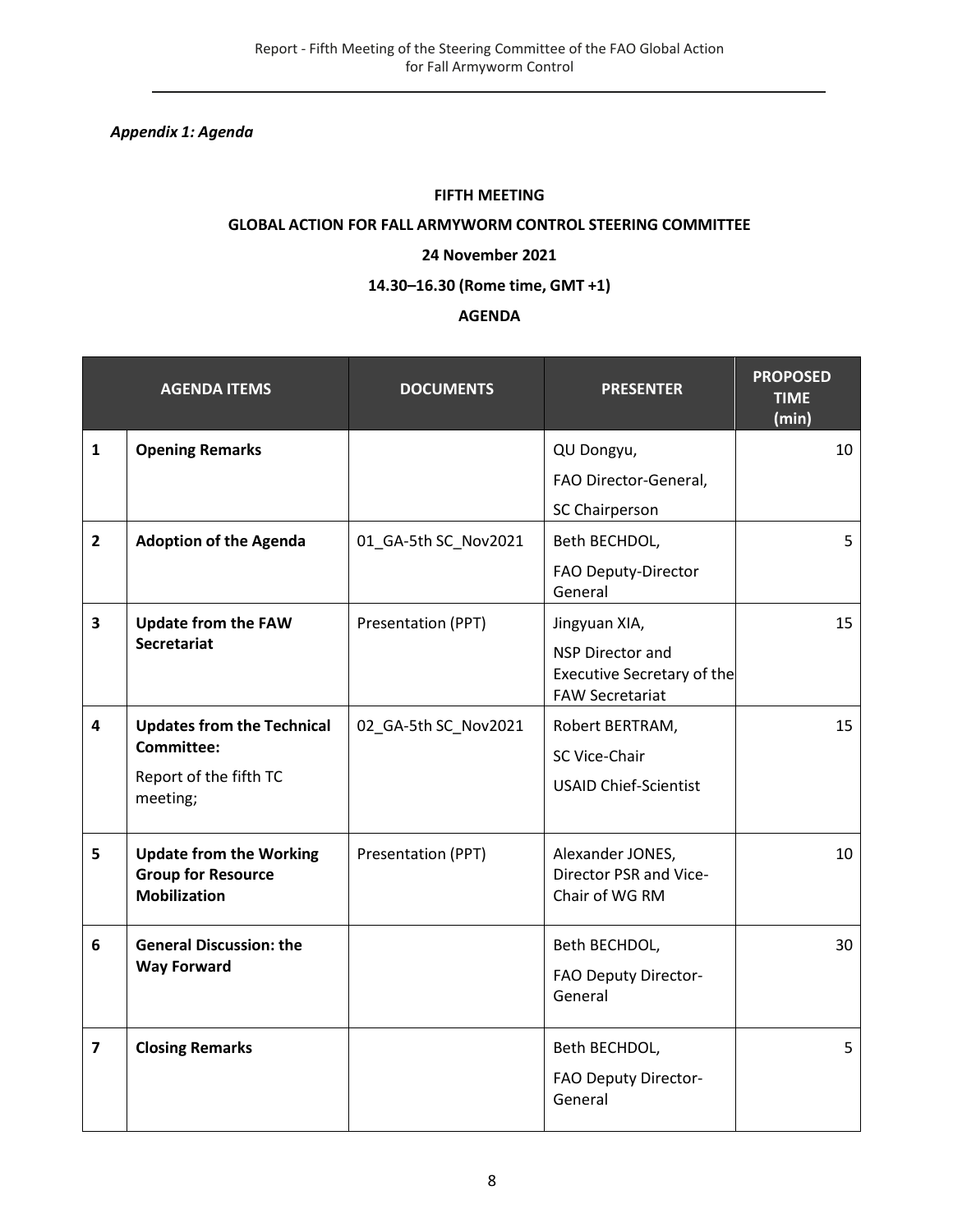### <span id="page-8-0"></span>*Appendix 2: List of Participants*

|     | Name, Last name                                                       | <b>Organization name, Address</b>                                                                                             |
|-----|-----------------------------------------------------------------------|-------------------------------------------------------------------------------------------------------------------------------|
|     |                                                                       | <b>Steering Committee (SC) Members</b>                                                                                        |
| 1.  | Mr QU Dongyu, SC Chair                                                | <b>FAO Director-General</b>                                                                                                   |
| 2.  | Ms Beth Bechdol, SC Co-Chair                                          | FAO Deputy Director-General                                                                                                   |
| 3.  | Mr Kongming WU, SC Vice Chair                                         | President, Chinese Academy of Agricultural<br>Sciences (CAAS)                                                                 |
| 4.  | Mr Robert Bertram, SC Vice Chair,<br>Chair of the Technical Committee | Chief Scientist, United States Agency for<br>International Development (USAID),<br>Washington, D.C., United States of America |
| 5.  | Ms Isabel Calderón, Alternate                                         | Economic Affairs Officer, Agriculture and<br>Commodities Division (AGCD), World Trade<br>Organization (WTO)                   |
| 6.  | Ms Giulia Di Tommaso, SC Member                                       | President and CEO, CropLife International                                                                                     |
| 7.  | Ms Regina Eddy, Observer                                              | Coordinator, Interagency Task Force on FAW,<br><b>USAID</b>                                                                   |
| 8.  | Mr Neil Fourie, Alternate                                             | First Secretary and Agriculture Attaché, Permanent<br>Representation of the United Kingdom to FAO                             |
| 9.  | Mr Martin Fregene, SC Member                                          | Director, Agriculture and Agro-Industry, Africa<br>Development Bank Group (AfDB)                                              |
| 10. | Ms Jennifer Harhigh, SC Member                                        | Deputy Permanent Representative and Deputy<br>Chief of Mission at the U.S. Mission to the UN<br>Agencies in Rome              |
| 11. | Mr Neil Hausmann, SC Member                                           | Senior Program Officer, Bill & Melinda Gates<br>Foundation                                                                    |
| 12. | Mr Fernando Hercos Valicente, SC Member                               | Senior Scientist, Embrapa Maize and Sorghum<br><b>Brazilian Agricultural Research Corporation</b><br>(EMBRAPA)                |
| 13. | Mr Martin Kropff, SC Member                                           | Global Director, Resilient Agrifood Systems Science<br>Group, CGIAR                                                           |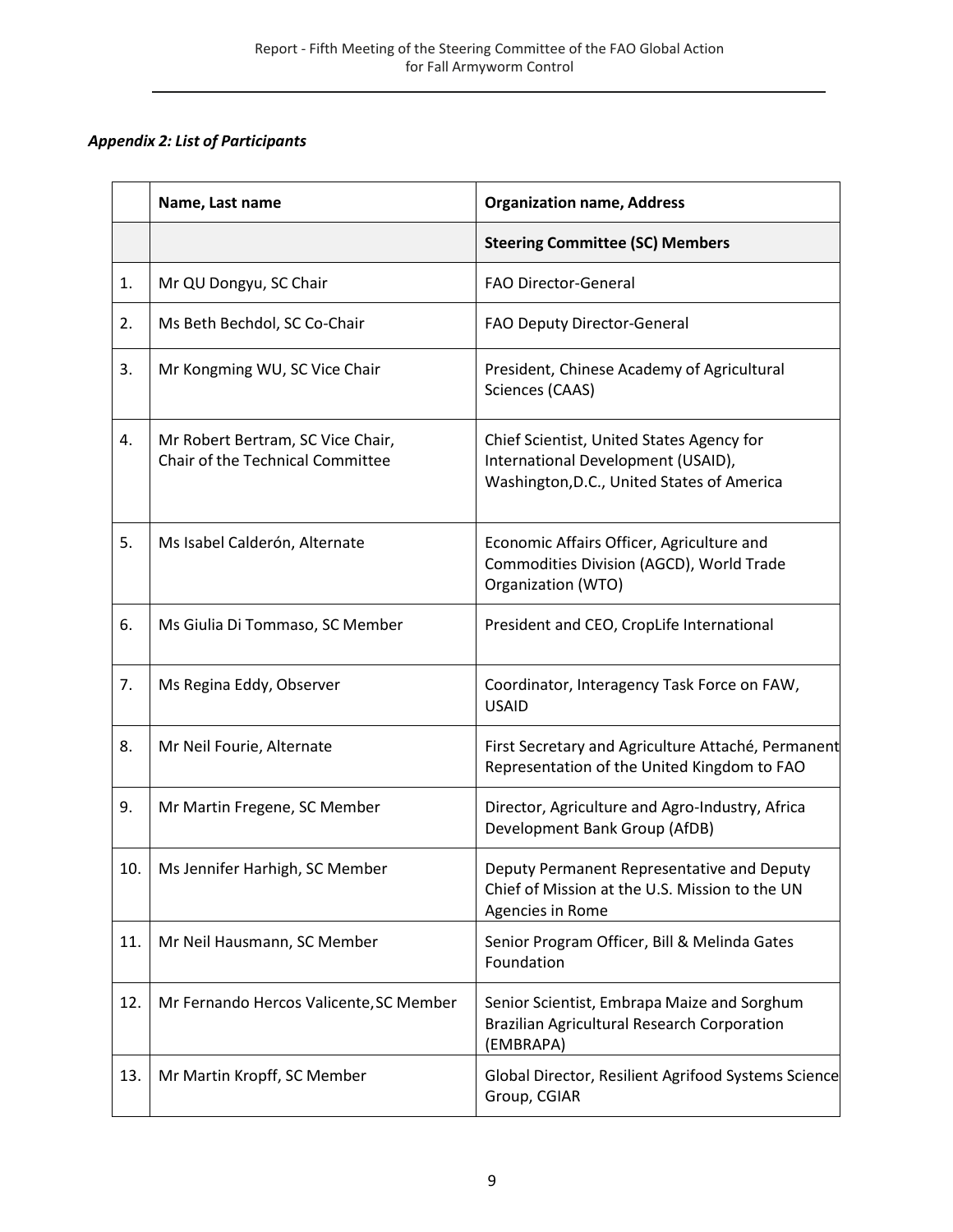| 14. | Mr Christophe Larose, SC Member          | Head of Sector, Sustainable Agriculture,<br>Directorate-General for International Cooperation<br>and Development (DG INTPA), European<br>Commission |
|-----|------------------------------------------|-----------------------------------------------------------------------------------------------------------------------------------------------------|
| 15. | Mr John Myer, Observer                   | Senior Humanitarian Advisor, United States<br>Mission to the UN Agencies, Rome                                                                      |
| 16. | Mr Bommakanti Rajender, SC Member        | COAG Chairperson, Alternate Permanent<br>Representative of the Republic of India to FAO,<br>Embassy of the Republic of India                        |
| 17. | Ms May-Guri Sæthre, Observer             | Senior Advisor, the Norwegian Agency for<br><b>Development Cooperation (NORAD)</b>                                                                  |
| 18. | Mr Keith Tyrell, SC Member               | Executive Director, Pesticides Action Network,<br>United Kingdom                                                                                    |
| 19. | H.E. Morten Von Hanno Aasland, SC Member | Ambassador, Permanent Representative of<br>Norway to FAO                                                                                            |
| 20. | Mr Andrew Ward, Alternate                | Stewardship Director, Crop Life International,<br>Brussels, Belgium                                                                                 |
| 21  | Mr Jingyuan Xia, SC Member               | Director, Plant Production and Protection Division<br>(NSP) and Executive Secretary of the FAW<br>Secretariat                                       |
|     |                                          | Food and Agriculture Organization of the<br><b>United Nations (FAO)</b>                                                                             |
| 22. | Mr Shoki AlDobai                         | Senior Agricultural Officer, Plant Production and<br><b>Protection Division (NSP)</b>                                                               |
| 23. | Mr Deng Arop                             | Agricultural Officer, Plant Production and<br>Protection Division (NSP)                                                                             |
| 24. | Mr Giuseppe Carotenuto                   | Photographer, OCC                                                                                                                                   |
| 25. | Ms Sandra Cordon                         | Communications Consultant, FAW Secretariat,<br>Plant Production and Protection Division (NSP)                                                       |
| 26. | Ms Selene Dibiagio                       | Meeting support specialist, FAO CSGM Audiovisual<br>Services - SDB                                                                                  |
| 27. | Mr Yubak Dhoj GC                         | Senior Agriculture Officer, FAO RAP                                                                                                                 |
| 28. | Ms Ariella Glinni                        | Senior Technical Officer, Office of Deputy Director-<br>General (DDCB)                                                                              |
| 29. | Mr Baogen Gu                             | Senior Agricultural Officer and Team Leader, Plant<br>Production and Protection Division (NSP)                                                      |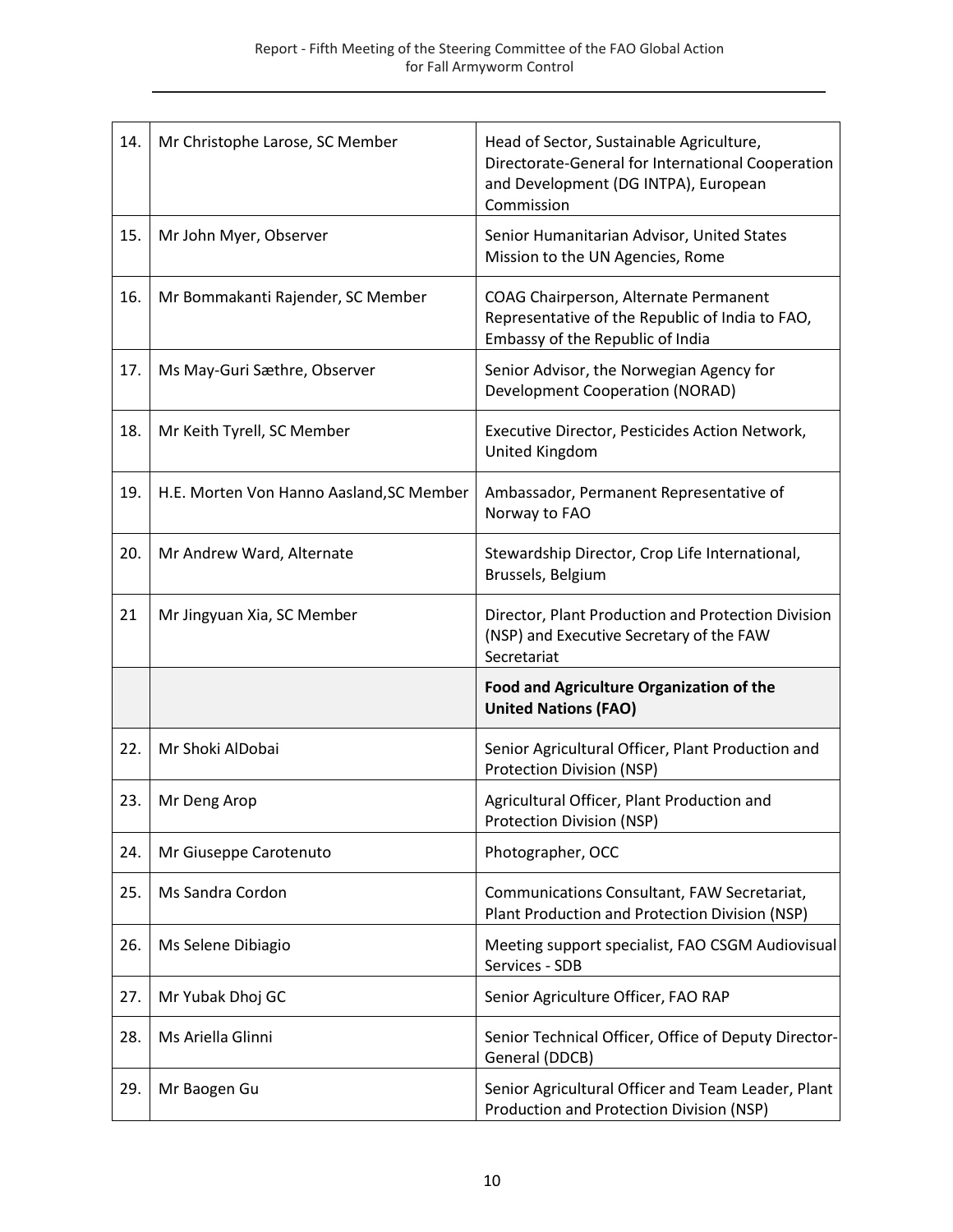| 30. | Mr Buyung Hadi          | Agricultural Officer, FAW Secretariat,<br>Plant Production and Protection Division (NSP)                          |
|-----|-------------------------|-------------------------------------------------------------------------------------------------------------------|
| 31. | Mr Abebe HaileGabriel   | ADG/Regional Representative FAO RAF                                                                               |
| 32. | Mr Paul Howard          | Office Assistant, Plant Production and Protection<br>Division (NSP)                                               |
| 33. | Mr Alexander Jones      | Director, Resource Mobilization and Private Sector<br>Partnerships Division (PSR)                                 |
| 34. | Mr Haekoo Kim           | Technical Advisor, Plant Production and Protection<br>Division (NSP)                                              |
| 35. | Mr Jongjin Kim          | ADG/Regional Representative, FAO RAP                                                                              |
| 36. | Ms Natasha Little       | Communications specialist, Office Corporate<br><b>Communications (OCC)</b>                                        |
| 37. | Mr Mohamed Manssouri    | Director, FAO Investment Center (CFID)                                                                            |
| 38. | Ms Natalia Merkusheva   | Coordinator, Office of Director-General (ODG)                                                                     |
| 39. | Mr Mirko Montuori       | Communication Officer, Plant Production and<br>Protection Division (NSP)                                          |
| 40. | Mr Jimmy Owani          | Emergency and Rehabilitation Programme Officer,<br>Office of Emergencies and Resilience (OER)                     |
| 41. | Mr Gianni Palmerio      | Office Assistant, FAW Secretariat                                                                                 |
| 42. | Ms Gabriella Piacentini | Plant Production and Protection Division (NSP)<br>Communication Coordinator, Office of Director-<br>General (ODG) |
| 43. | Ms Dina Rahman          | Senior Coordinator, Office of Director- General<br>(ODG)                                                          |
| 44. | Ms Elisabetta Tagliati  | Chief Technical Advisor, Plant Production and<br><b>Protection Division (NSP)</b>                                 |
| 45. | Ms Madeleine Taylor     | Communications Consultant, Office of Deputy<br>Director-General (DDCB)                                            |
| 46. | Ms Irinia Utkina        | Information officer, Office Corporate<br><b>Communications (OCC)</b>                                              |
| 47. | Ms Verena Wilke         | Programme Specialist, FAW Secretariat,<br>Plant Production and Protection Division (NSP)                          |
| 48. | Ms Hua Yang             | Deputy Director Cabinet, Office Corporate<br>Communications (OCC)                                                 |